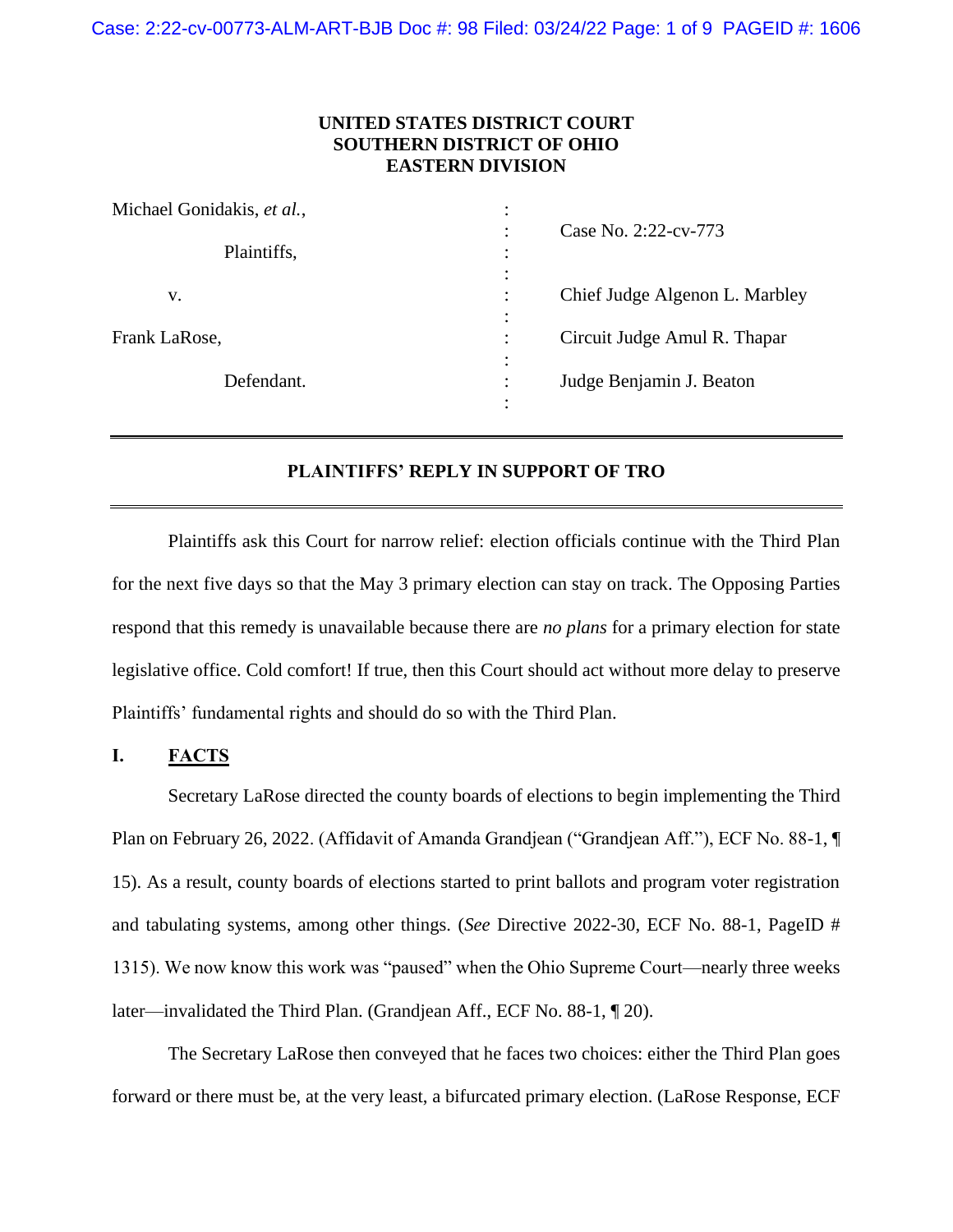No. 88, PageID # 1312). That is because ballots must be either retained with information from the Third Plan or removed. (*Id.*). And if the information is removed, there is no time to print new ballots for an unknown Fourth Plan, creating two primaries. (Notice, ECF No. 71, PageID # 1039).

Secretary LaRose will not face this choice until March 25, 2022, or later. (*See* ECF No. 97). While Deputy Assistant Grandjean's affidavit could be read to suggest that March 23, 2022, was the last day to "unpause" the primary election and still include state legislative offices, that reading would be incorrect. (*See* Grandjean Aff., ECF No. 88-1, ¶ 23). Her testimony instead refers sending out "the ballot," meaning including state legislative offices and other elections on one ballot. (*Id.*).

However, last night Secretary LaRose issued Directive 2022-31 having the local boards of elections move forward with preparing ballots for all May 3, 2022 contests—except those that are the subject of this instant action. (*See* LaRose Notice, ECF No. 97). Thus, it is possible to include a supplemental ballot and still hold the May 3, 2022, primary election using the Third Plan. Secretary LaRose clarified this point yesterday when he said that his office could add those races back with a supplemental ballot if this Court ordered him to do so before mid-next week—the date of the preliminary injunction hearing. 1



<sup>&</sup>lt;sup>1</sup> Balmert, Jessie, USA Today, March 23, 2022, available at https://twitter.com/jbalmert/status/1506749034240696323?cxt=HHwWhoCj-e6QhukpAAAA ("LaRose says if they add those races back with a supplement if the judges ordered them to use the 3rd maps before mid-next week") (last accessed March 23, 2022).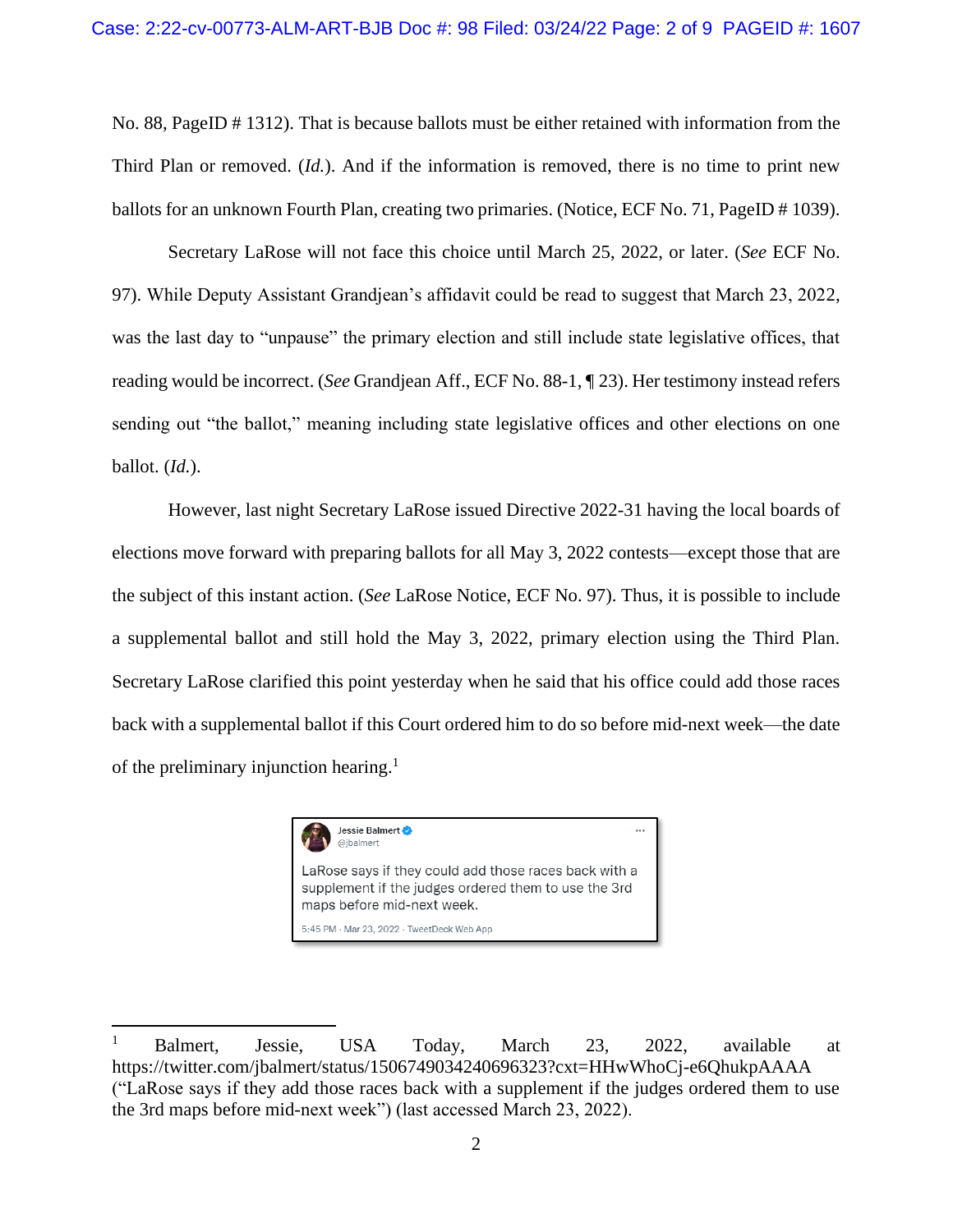Plaintiffs understand that using the Third Plan is still a viable option, and therefore ask this Court to maintain it until the preliminary injunction hearing. Testimony on March 25, 2022, for the TRO and on March 30, 2022, for the preliminary injunction, will confirm as much.

### **II. LAW AND ARGUMENT**

Because Plaintiffs' constitutional right to vote will be violated without the Third Plan, this Court should preserve the Third Plan as an option until the preliminary injunction hearing.<sup>2</sup>

# **A. Plaintiffs seek the implementation of the Third Plan to maintain the status quo of the May 3, 2022 primary.**

Plaintiffs seek the maintenance of the Third Plan for five more days until the preliminary injunction hearing. Secretary LaRose and county boards of elections have invested significant time and energy into carrying out this plan. Additionally, if the Third Plan is used, then the primary election can go forward as planned. (*See* ECF No. 71). Maintaining the Third Plan, and doing so for the next five days, is the only solution that preserves the May 3, 2022, primary election. All other options effectively cancel the state legislative election.

Because this remedy is so straight-forward, the Opposing Parties misstate the law and the facts. It does not matter that the Secretary of State has pushed "pause" on the Third Plan. This pause does not destroy the status quo. (*See, e.g.*, ECF No. 91, PageID # 1453). Ohio's elections are a marathon, not a sprint. And in a marathon, the race is not abandoned by pausing to take a drink. So too here. The Secretary LaRose's "pause" has not impacted whether the May 3 primary or the Third Plan goes forward, at least not yet. Plaintiffs seek the continuation of the May 3 primary as currently scheduled with the Third Plan.

 $2$  Plaintiffs reassert the same arguments in their motion, but because of the compressed schedule, combined with the Opposing Parties' decision to submit multiple opposition briefs instead of one, Plaintiffs selectively respond for the efficiency of this Court.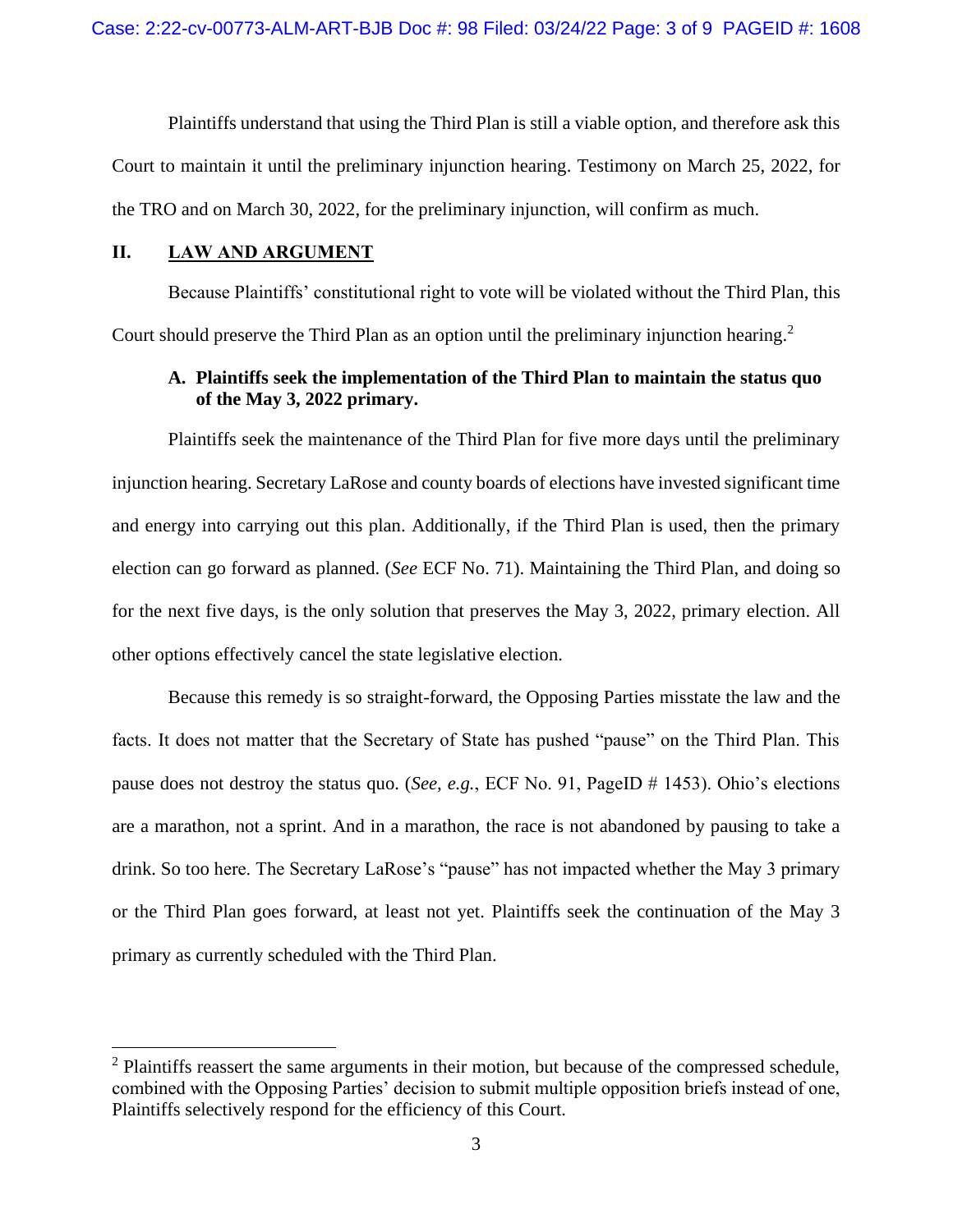Moreover, a strict "status quo" is not required in the Sixth Circuit. That because the Sixth Circuit uses the same standard for mandatory and prohibitive relief. *C.K. v. Oakland Cmty. Health Network*, No. 20-13301, 2021 U.S. Dist. LEXIS 161615, at \*36 (E.D. Mich. Aug. 25, 2021) (citing *United Food & Commer. Workers Union, Local 1099 v. Sw. Ohio Reg'l Transit Auth.*, 163 F.3d 341, 348 (6th Cir. 1998)); *NACCO Materials Handling Grp., Inc. v. Toyota Materials Handling USA, Inc.*, 246 F. App'x 929, 935 n.2 (6th Cir. 2007). So it matters not that Plaintiffs ask Secretary LaRose to pick up where he left off rather than remain "paused."

Plaintiffs should also not be penalized for Secretary LaRose's moving targets during this action. *Mut. Oil Co. v. Empire Petroleum Co.*, 5 F.2d 500 (6th Cir. 1925). The Sixth Circuit prohibits "suddenly and secretly chang[ing] an existing status for the purpose of securing an unfair advantage, or forestalling an order of court restraining such action." *Id.* That is true here, with Secretary LaRose issuing a new directive less than 48 hours before the TRO hearing. (*See* LaRose Notice, ECF No. 97).

For these reasons, the Third Plan remains an appropriate remedy for this Court.

#### **B. Plaintiffs have standing.**

Plaintiffs having standing to bring their claims because they challenge their current districts and without legislative districts they suffer an actual, concrete, particularized, and imminent harm to their right to vote and associate. In voting rights-related cases, plaintiffs have standing by identifying their specific districts impacted, the election-activity impacted, and suffering a risk that is imminent. *See, e.g.*, *Nemes v. Bensinger*, 467 F. Supp. 3d 509, 522 (W.D. Ky. 2020); *League of Women Voters of Mich. v. Johnson*, 352 F. Supp. 3d 777, 791 (E.D. Mich. 2018); *cf. Memphis A. Philip Randolph Inst. v. Hargett*, 978 F.3d 378, 387 (6th Cir. 2020); *Adams v. Clinton*, 531 U.S. 941 (2000).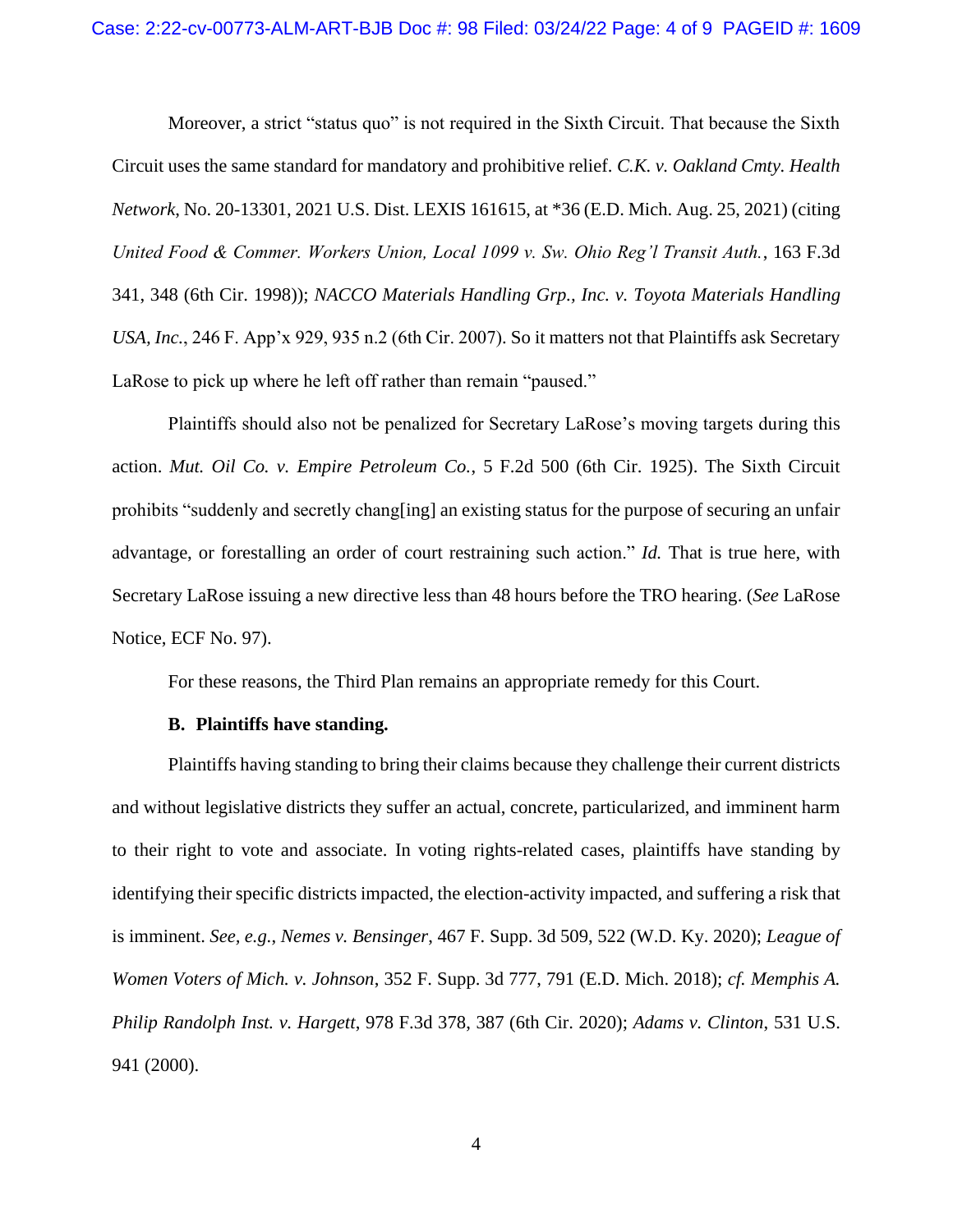That is true here. Secretary LaRose has removed the state legislative offices from the ballot. (ECF No. 97). Plaintiffs have expressed harm particularized to their legislative districts. (*See, e.g.*, FSC, ECF No. 86, ¶¶ 4, 72; Gonidakis Aff., ECF No. 84-1, ¶ 4, PageID # 1174). Plaintiffs have put forward evidence that they also engage in other election activity based on the Third Plan. (Gonidakis Aff., ECF No. 84-1, ¶ 9). And Plaintiffs are continuously engaged in the election process. (*Id.*,  $\P$  7).<sup>3</sup> As a result, Plaintiffs have standing to bring their claims.

The Opposing Parties claim that Plaintiffs lack standing because the lack of state legislative districts harms all Ohioans. (ECF No. 90, PageID # 1345). In other words, according to the Opposing Parties, even though Plaintiffs' (and other Ohioans') fundamental rights are being denied, the federal courts remained closed. Not so. This would eliminate nearly every voting rights case. Curiously, the parties that press this issue are the individually named Intervening-Plaintiffs, who remain free to dismiss their complaint at any time under this argument if they make it now with a straight face. *(Id.)*. Plaintiffs' voting rights are at imminent risk of denial, so they have standing to bring these claims.

<sup>&</sup>lt;sup>3</sup> Mr. Gonidakis often engages in protected speech on key election issues and engages with voters.

*See, e.g.*, Balmert, Jessie, *With U.S. Supreme Court decision looming, abortion access in Ohio is on the ballot*, THE COLUMBUS DISPATCH, January 18, 2022 available at [https://www.dispatch.com/story/news/politics/elections/2022/01/19/election-2022-roe-v-wade](https://www.dispatch.com/story/news/politics/elections/2022/01/19/election-2022-roe-v-wade-uncertainty-makes-abortion-key-primary-issue/9106039002/)[uncertainty-makes-abortion-key-primary-issue/9106039002/](https://www.dispatch.com/story/news/politics/elections/2022/01/19/election-2022-roe-v-wade-uncertainty-makes-abortion-key-primary-issue/9106039002/) (referencing Michael Gonidakis);

Schroeder, Kaitlin, *Ohio Judge again blocks enforcement of abortion fetal tissue disposal law*, February 2, 2022, SPRINGFIELD NEWS, available at [https://www.springfieldnewssun.com/local/ohio-judge-again-blocks-enforcement-of-abortion](https://www.springfieldnewssun.com/local/ohio-judge-again-blocks-enforcement-of-abortion-fetal-tissue-disposal-law/VPJ6OPTTXNCKHOYV3XJAAH24FA/)[fetal-tissue-disposal-law/VPJ6OPTTXNCKHOYV3XJAAH24FA/](https://www.springfieldnewssun.com/local/ohio-judge-again-blocks-enforcement-of-abortion-fetal-tissue-disposal-law/VPJ6OPTTXNCKHOYV3XJAAH24FA/) (referencing Michael Gonidakis).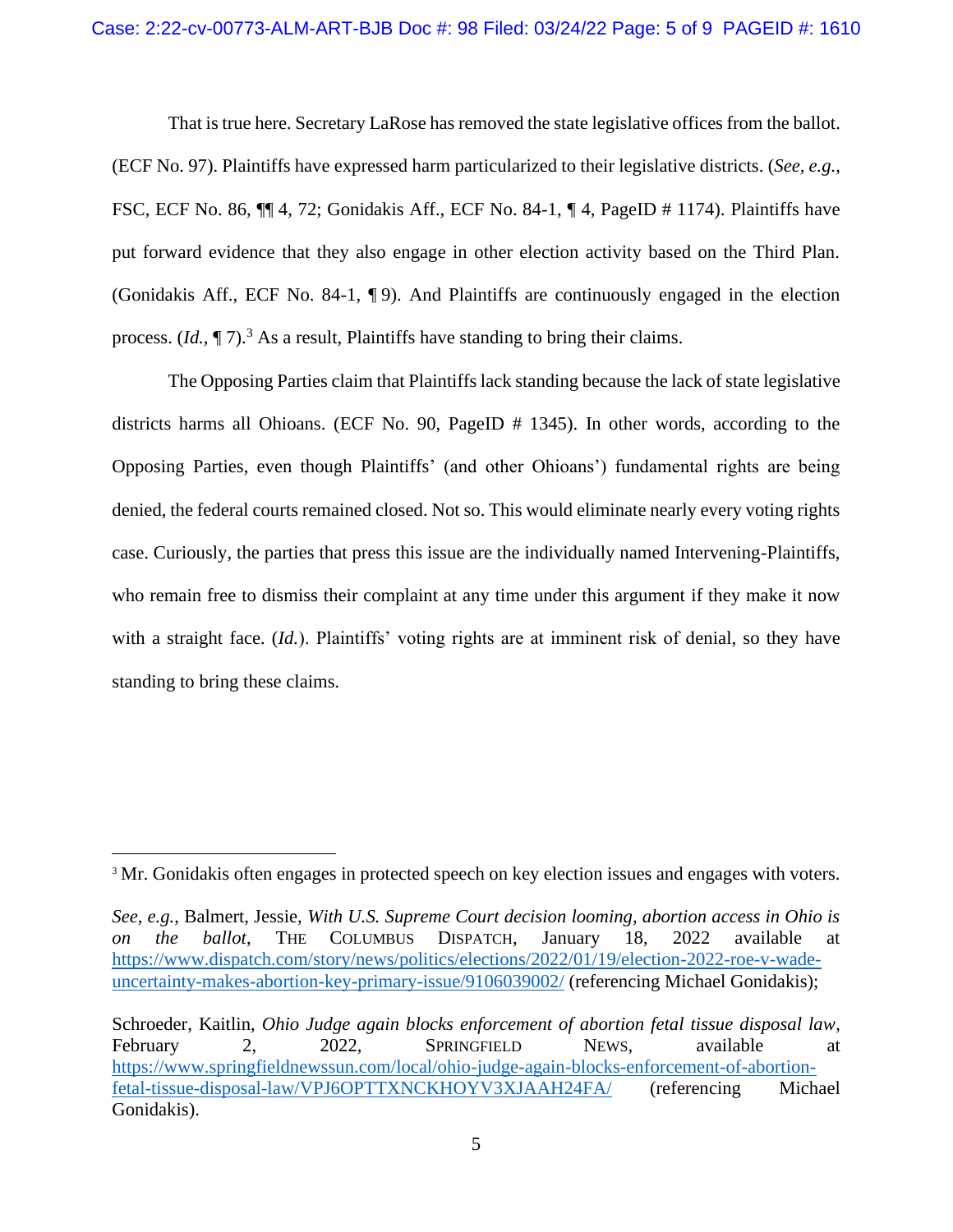### **C. Plaintiffs are likely to succeed on the merits because their right to vote and right to associate will be denied.**

Maintaining the Third Plan until the preliminary injunction hearing will secure Plaintiffs' right to vote and associate, which would otherwise be denied. The Opposing Parties concede that not holding a primary election would violate the U.S. Constitution. (*See* ECF No. 90, PageID # 1347). So to avoid this conclusion, they invent new facts. They claim that the denied right is "speculative" (ECF No. 95, PageID  $\#$  1569) or simply delayed (ECF No. 90, PageID  $\#$  1346). Surely, "no one has been or will be disenfranchised . . . ." (ECF No. 90, PageID # 1347).

But we are beyond speculation. The Redistricting Commission and the Ohio Supreme Court have failed to create legislative districts for more than six months. And Secretary LaRose, hours ago, removed state legislative offices from the ballot and has not suggested to this Court that he intends to put them back on. (LaRose Notice, ECF No. 97). As it stands now, without the Third Plan, no primary election will be held. The shark has been jumped. No primary election for state legislative office is scheduled. (*Id.*). For these reasons, Plaintiffs are likely to succeed on the merits.

# **D. The Third Plan avoids Plaintiffs' irreparable harm—denial of the rights to vote and associate.**

Implementing the Third Plan secures Plaintiffs' right to vote and associate in the May 3, 2022, primary election, and a TRO maintaining the Third Plan until the preliminary injunction hearing keeps that door open. *See ACLU of Ky. v. McCreary County, Ky.*, 354 F.3d 438, 445 (6th Cir. 2003); *Obama for Am. v. Husted*, 697 F.3d 423, 436 (2012) (citation omitted); *see also Williams v. Salerno*, 792 F.2d 323, 326 (2d Cir. 1986). That is the case here, because there is not currently a primary election scheduled. (*See* ECF No. 97).

The Opposing Parties claim that—at some point—there *could* be an election. (*See, e.g.*, ECF No. 90, PageID # 1352). But that ignores the evidence before this Court. Ohio's Chief Election Officer just removed state legislative offices from the ballot. (LaRose Notice, ECF No.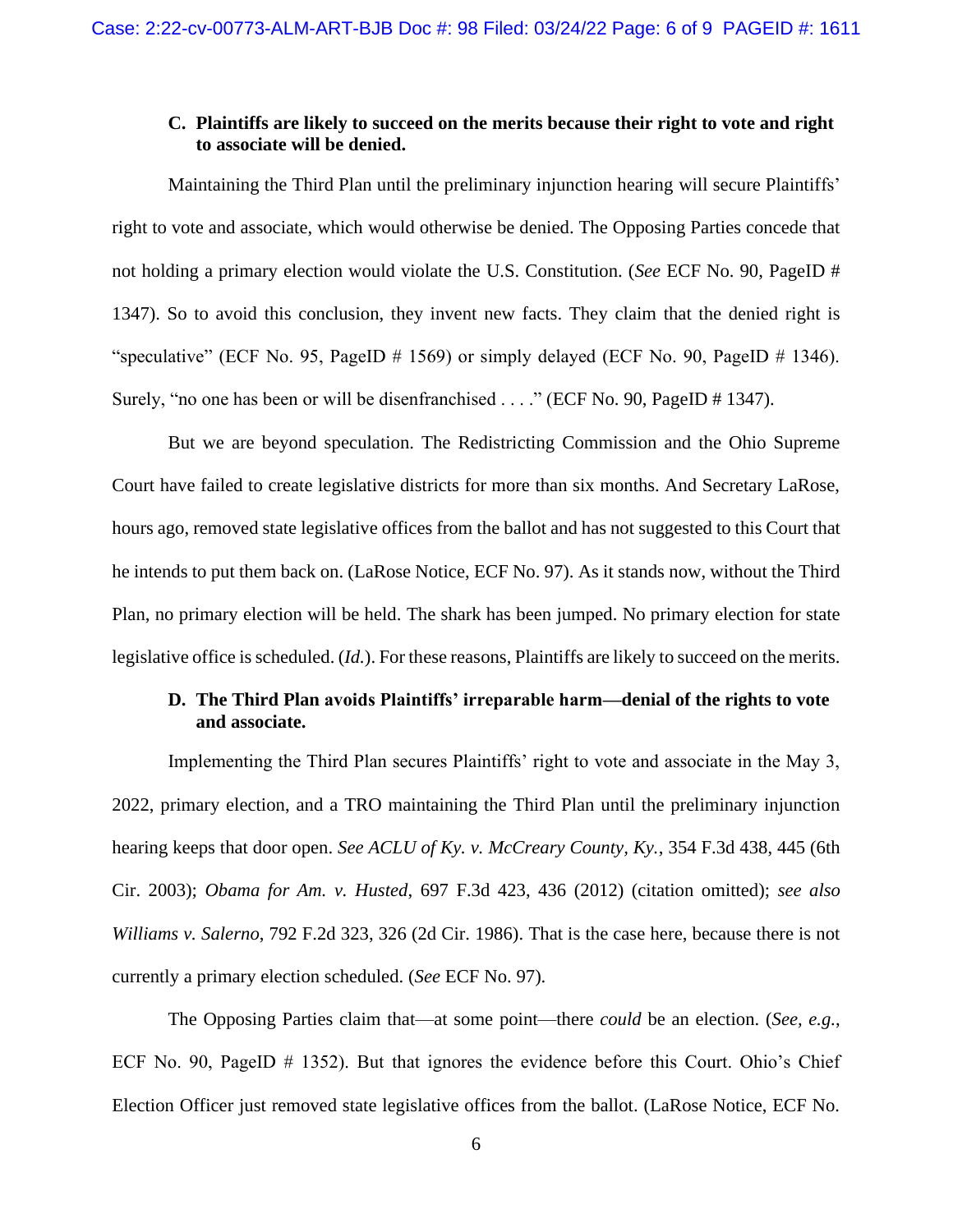97). He claims not to have legal authority to put them pack on. (*Id.*; ECF No. 71). As a result, Plaintiffs will be irreparably harmed without this Court maintaining the Third Plan for five days until the preliminary injunction hearing is held, especially considering the Third Plan appears to remain a viable option only until mid-next week according to comments Secretary LaRose made yesterday.

### **E. Maintaining the Third Plan will benefit Third Parties and the Public.**

Plaintiffs seek the maintenance of the Third Plan for five days until the preliminary injunction hearing. This will secure Plaintiffs' and the public's fundamental rights. The Opposing Parties counter that the will of Ohio voters will be overcome by this five-day relief. (ECF No. 90, PageID # 1349). Not so. First, the Third Plan was passed by the Redistricting Commission as contemplated by Ohio voters. *See Perry v. Perez*, 565 U.S. 388, 393, 132 S. Ct. 934, 941 (2012) (a federal court should look to the state's legislative policies). Second, in amending the Ohio constitution voters did not give up their right to vote. But those are the stakes here. And the public interest overwhelmingly favors voting in imperfect districts instead of no districts at all.

## **F. The Opposing Parties' remaining arguments miss the mark.**

*First*, Plaintiffs' remedy is available because of the U.S. Constitution and 42 U.S.C. § 1983 protect their right to vote. *Reynolds v. Sims*, 377 U.S. 533, 584, 84 S. Ct. 1362, 1393 (1964). That is because "When there is an unavoidable conflict between the Federal and a State Constitution, the Supremacy Clause of course controls." *Id.* That is what we have here. Under state law and the Ohio Constitution, there is no primary election for state legislators, contrary to federal law. (*See*  ECF No. 97). Thankfully, the Supremacy Clause controls. Framing the issue as when, not if, the primary election takes place requires rejecting the evidence before this Court: six months of failures that have left Ohio voters with no primary election for state legislators on May 3 and no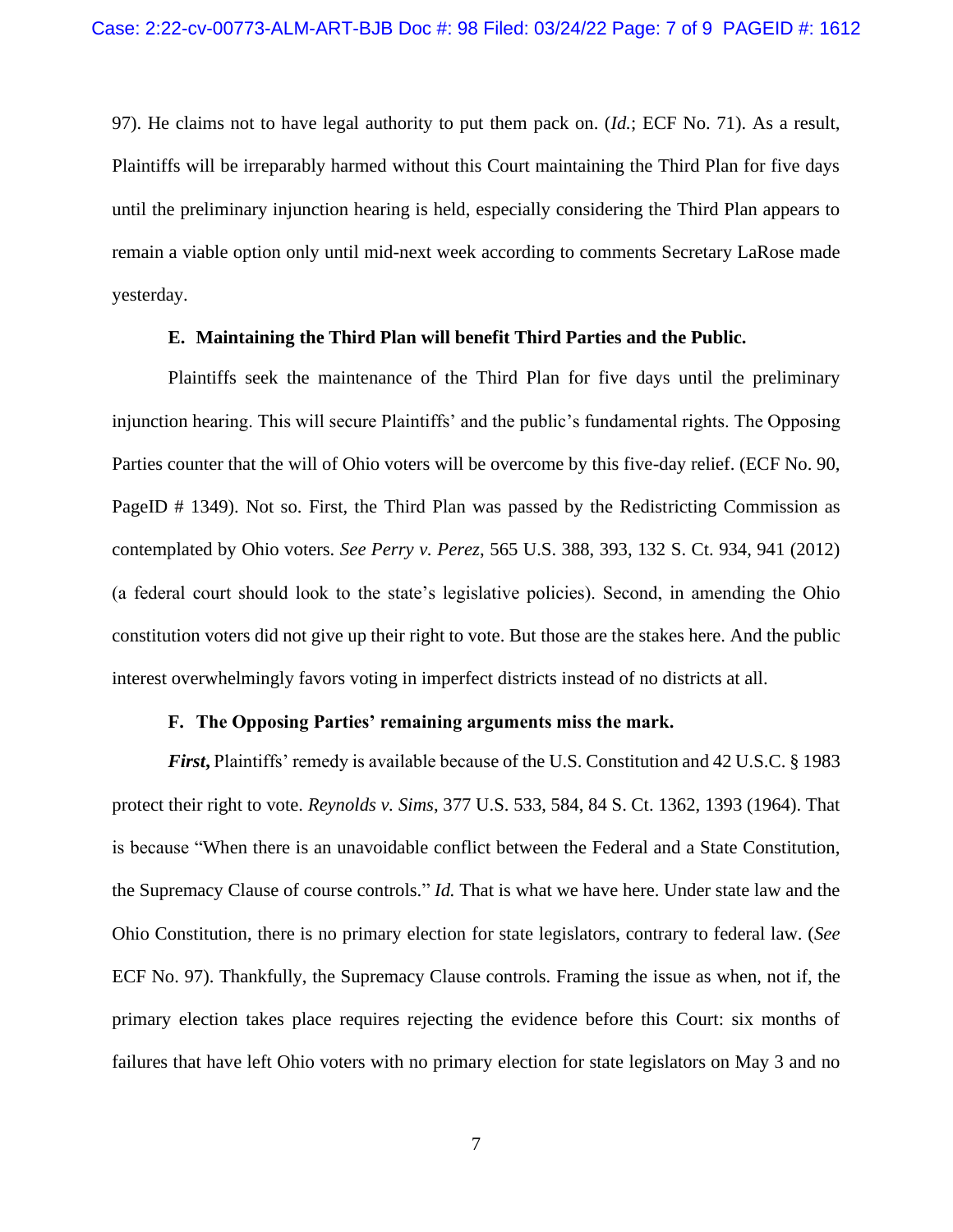alternative primary for those races set. (*See* ECF No. 97). Therefore, there is a direct conflict between state law and the U.S. Constitution, so this Court should act.

*Second***,** despite the express language of *Reynolds*, some Opposing Parties still take the position that a federal court cannot act contrary to state law. These cases are distinguishable. In *Bush v. Gore*, 531 U.S. 98, 111 (2000), the Court found a solution that satisfied federal and state law, which is not an option here; in *Guar. Tr. Co. v. York,* 326 U.S. 99, 110, 65 S. Ct. 1464, 1470 (1945), there were no federal claims present, just state claims; and in *Porto Rico Sugar Co. v. Lorenzo*, 222 U.S. 481, 482, 32 S. Ct. 133, 134 (1912), there were no competing federal constitutional claims. Indeed, according to the Opposing Parties, a federal court could never draw a map that satisfies the federal constitution contrary to a state law, which is untrue. Afterall, state law never provides a role for federal courts. *See Reynolds*, *supra*; *Kopald v. Carr*, 343 F. Supp. 51, 52 (M.D. Tenn. 1972).

*Third*, Plaintiffs ask this Court to proceed in parallel, and with this motion, to maintain the Third Plan for five days until the preliminary injunction hearing can be held. Plaintiffs have not asked this Court to stop the Redistricting Commission process. (*See, e.g.*, ECF No. 90, PageID # 1353). Plaintiffs instead ask this Court for temporary relief to secure their fundamental rights. And importantly, the preliminary injunction hearing is scheduled to take place *after* the Redistricting Commission is scheduled to pass a map. Action from this Court has no impact on that process and will not interfere with Ohio's redistricting tasks.

#### **III. CONCLUSION**

For all these reasons, Plaintiffs respectfully request that this Court require that Secretary of State Frank LaRose maintain the Third Plan to carry out the 2022 primary and general election for the next five days until the preliminary injunction hearing.

8